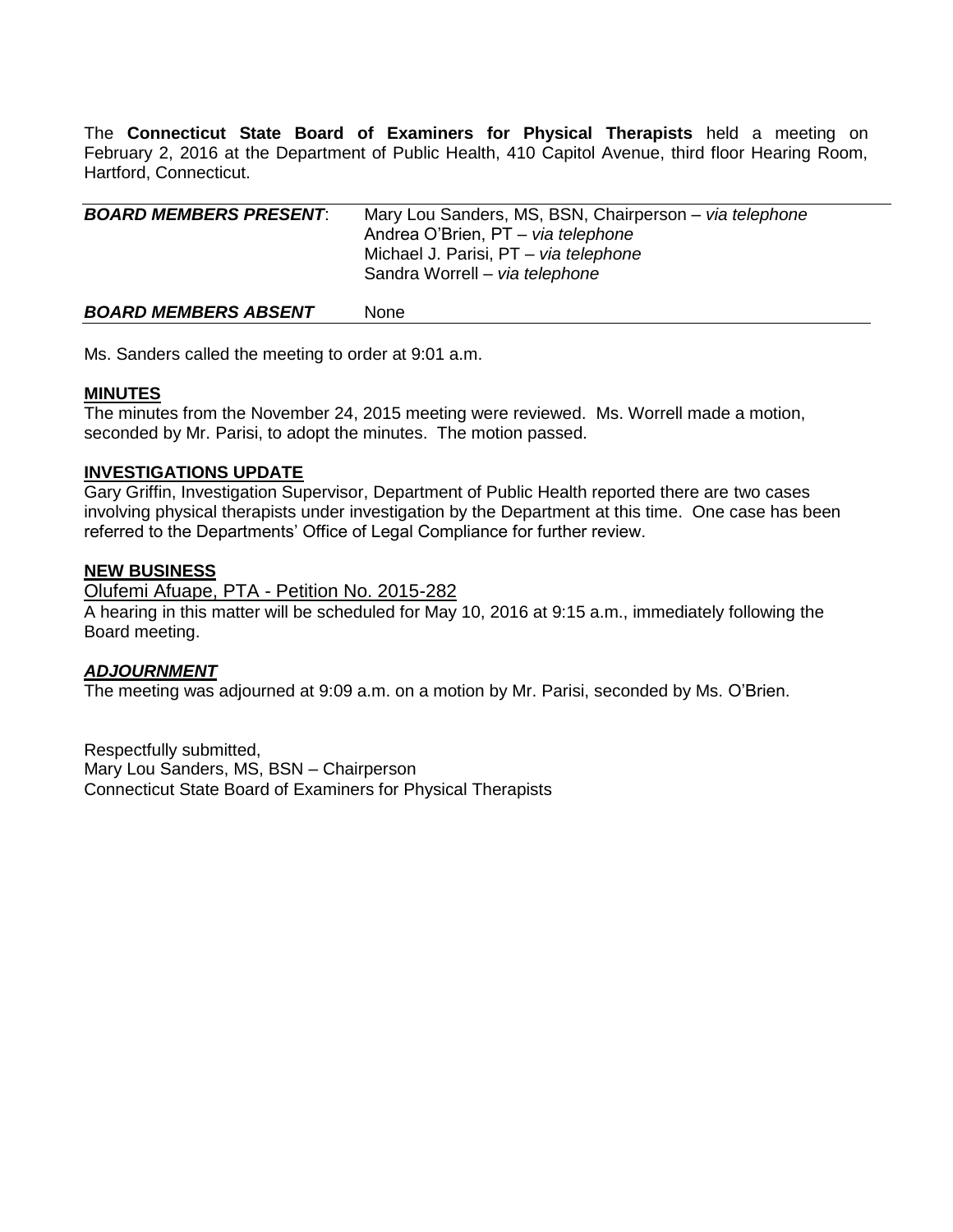The **Connecticut State Board of Examiners for Physical Therapists** held a meeting on May 10, 2016 at the Department of Public Health, 410 Capitol Avenue, third floor Hearing Room, Hartford, Connecticut.

| <b>BOARD MEMBERS PRESENT:</b> | Mary Lou Sanders, MS, BSN, Chairperson<br>Andrea O'Brien, PT<br>Michael J. Parisi, PT<br>Sandra Worrell |
|-------------------------------|---------------------------------------------------------------------------------------------------------|
| <b>BOARD MEMBERS ABSENT</b>   | None                                                                                                    |

Ms. Sanders called the meeting to order at 9:00 a.m.

# **MINUTES**

The minutes from the February 2, 2016 meeting were reviewed. Mr. Parisi made a motion, seconded by Ms. Worrell, to adopt the minutes. The motion passed.

# **CHAIR UPDATES**

Ms. Sanders reported that the annual meeting of the Federation of State Boards of Physical Therapy will be held November 3-5, 2016 in Columbus, Ohio.

# **INVESTIGATIONS UPDATE**

Gary Griffin, Investigation Supervisor, Department of Public Health reported there are three cases involving physical therapists under investigation by the Department at this time.

# **Memorandum of Decision**

Aaron Morales, PT - Petition No. 2012-1091

The Board reviewed the draft decision in this matter. Mr. Parisi made a motion, seconded by Ms. Worrell to adopt the decision as edited. The motion passed unanimously. Respondent's license will be placed on probation for a period of three years.

# *ADJOURNMENT*

The meeting was adjourned at 9:24 a.m. on a motion by Mr. Parisi, seconded by Ms. O'Brien.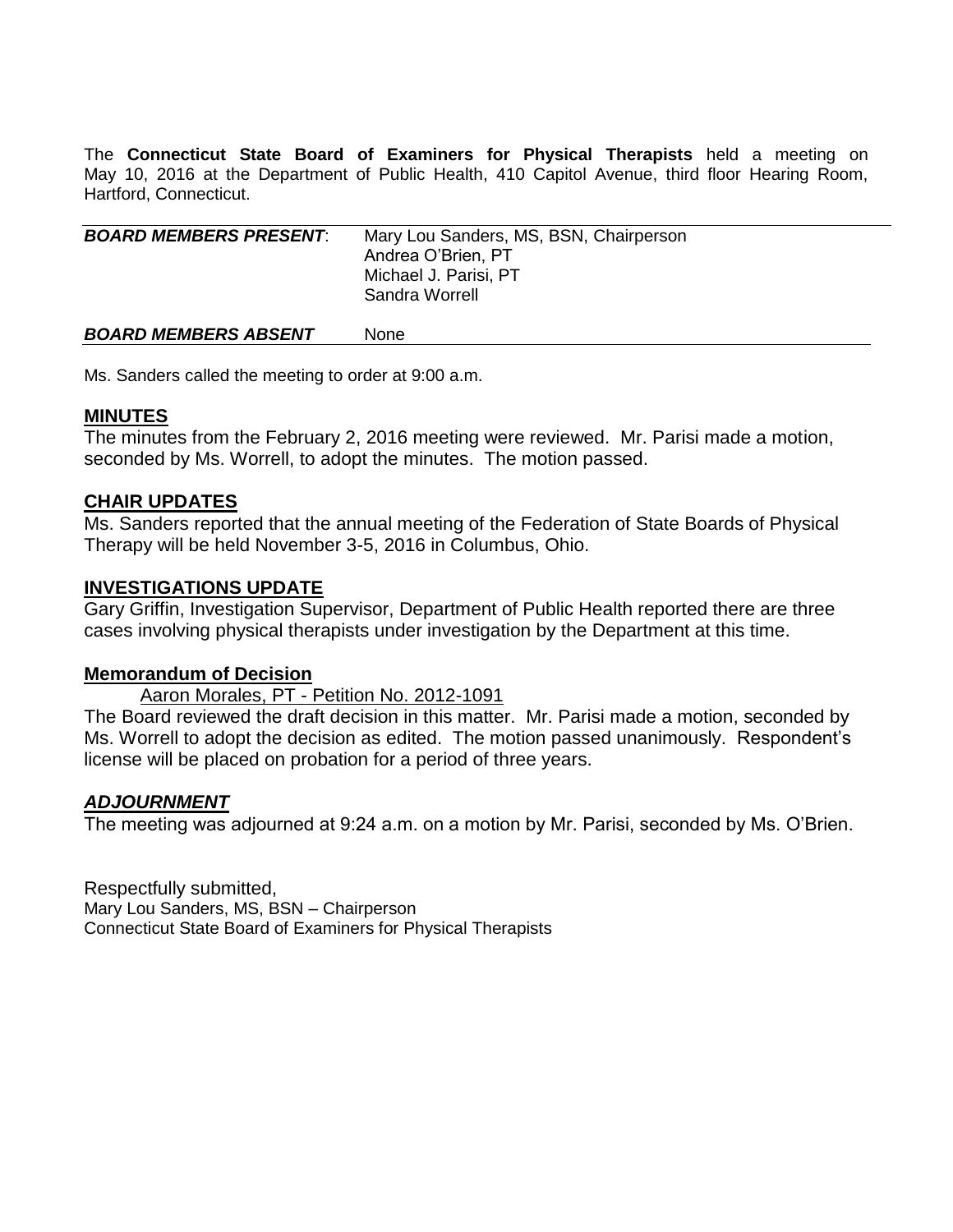The **Connecticut State Board of Examiners for Physical Therapists** held a meeting on August 30, 2016 at the Department of Public Health, 410 Capitol Avenue, third floor Hearing Room, Hartford, Connecticut.

| <b>BOARD MEMBERS PRESENT:</b> | Mary Lou Sanders, MS, BSN, Chairperson<br>Andrea O'Brien, PT<br>Michael J. Parisi, PT |
|-------------------------------|---------------------------------------------------------------------------------------|
| <b>BOARD MEMBERS ABSENT</b>   | Sandra Worrell                                                                        |

Ms. Sanders called the meeting to order at 9:00 a.m.

### **MINUTES**

The minutes from the May 10, 2016 meeting were reviewed. Mr. Parisi made a motion, seconded by Ms. O'Brien, to adopt the minutes. The motion passed.

## **CHAIR UPDATES**

Ms. Sanders reported that Mr. Parisi will attend the annual meeting of the Federation of State Boards of Physical Therapy will be held November 3-5, 2016 in Columbus, Ohio.

## **INVESTIGATIONS UPDATE**

Gary Griffin, Investigation Supervisor, Department of Public Health reported there are two cases involving physical therapists under investigation by the Department at this time. Since the last meeting one case was dismissed and one case was referred to the Department's Office of Legal Compliance for further review.

### **OFFICE OF LICENSURE REGULATION AND COMPLIANCE**

Kathleen Stowell, PT – Petition No. 2016-155

Brittany Allen, Staff Attorney, Department of Public Health presented a Consent Order in this matter. Respondent was not present or represented.

Mr. Parisi made a motion, seconded by Ms. O'Brien, to approve the Consent Order as written. The motion passed unanimously. Ms. Sanders signed the order which imposes a reprimand and a \$2000.00 civil penalty.

### **HEARING**

Olufemi Afuape, PTA - Petition No. 2015-282

The Board conducted a hearing the matter Olufemi Afuape. Hearing Officer Stacy Owens provided counsel to the Board.

Staff Attorney Brittany Allen was present on behalf the Department of Public Health. Respondent was present by telephone conference but was not represented by counsel.

Following the hearing, the Board conducted fact-finding. Ms. O'Brien made a motion, second by Mr. Parisi, that the charges were proven and that a Memorandum of Decision be issued ordering the revocation of respondent's license. The motion passed unanimously.

### *ADJOURNMENT*

The meeting was adjourned at 11: 05 a.m. on a motion by Mr. Parisi, seconded by Ms. O'Brien.